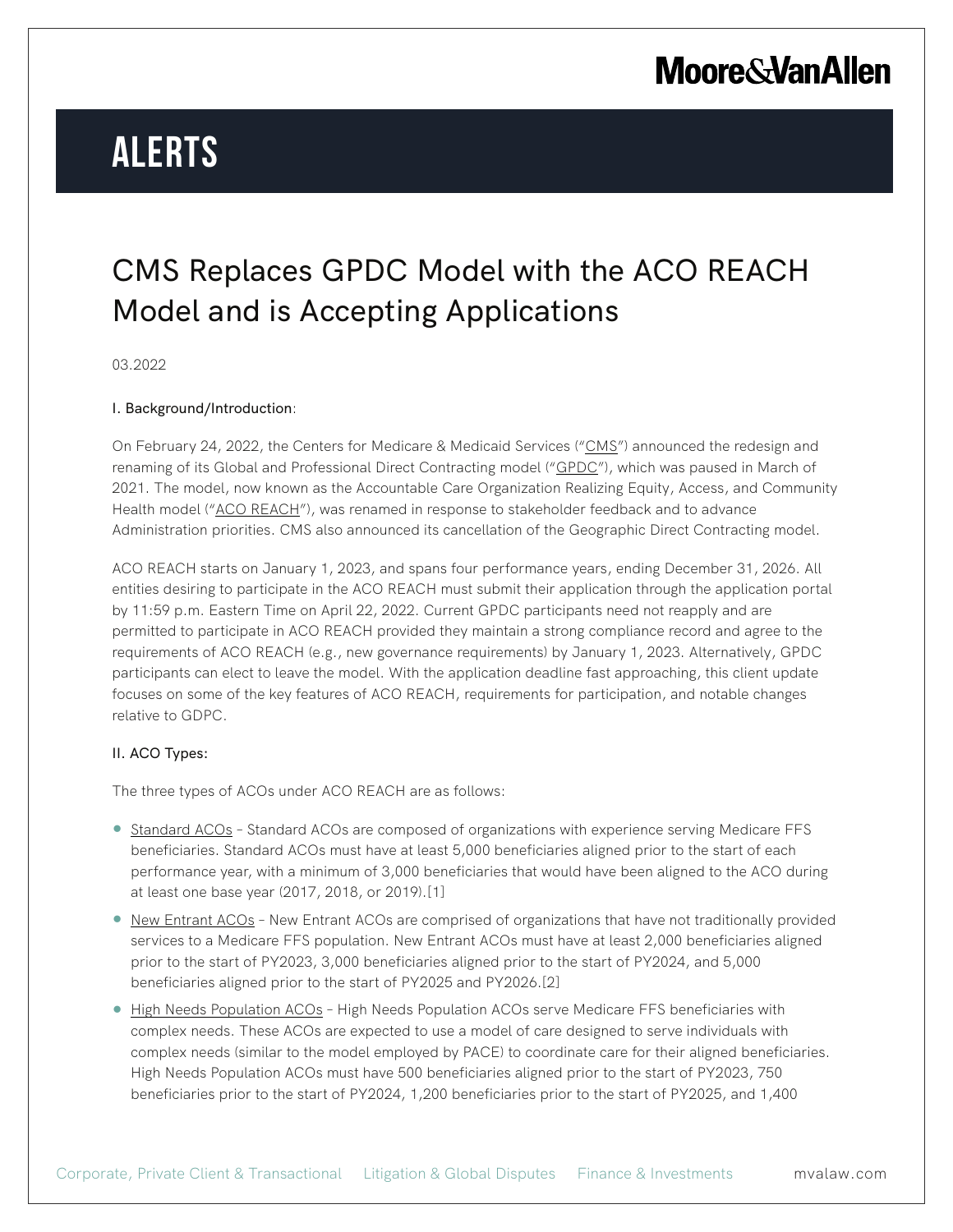# **Moore & Van Allen**

### **CMS Replaces GPDC Model with the ACO REACH Model and is Accepting Applications**

beneficiaries prior to the start of PY2026.[3]

#### III. Risk Sharing Options:

The two risk sharing options under ACO REACH are the following:

● Professional Option - This option offers partial risk sharing of 50% of savings/losses with risk corridors. Only capitation payments for primary care services are available with this option.

#### Risk Band: Gross Savings/Losses as a Percentage of PY Benchmark

#### ACO Shared Savings/Losses

Risk Band 1: Gross Savings/Losses

50% of savings/losses

Risk Band 2: Gross Savings/ Losses between 5% and 10%

35% of savings/losses

Risk Band 3: Gross Savings/Losses between 10% and 15%

15% of savings/losses

Risk Band 4: Grossing Savings/Losses > 15%

5% of savings/losses

*Figure 1: Risk Corridors for Professional Option from ACO REACH Request for Application*[4]

● Global Option - This option offers full risk sharing of 100% of savings/losses with broader risk corridors than the Professional Option.

#### Risk Band: Gross Savings/Losses as a Percentage of PY Benchmark

#### ACO Shared Savings/Losses

Risk Band 1: Gross Savings/Losses

100% of savings/losses

Risk Band 2: Gross Savings/ Losses between 25% and 35%

50% of savings/losses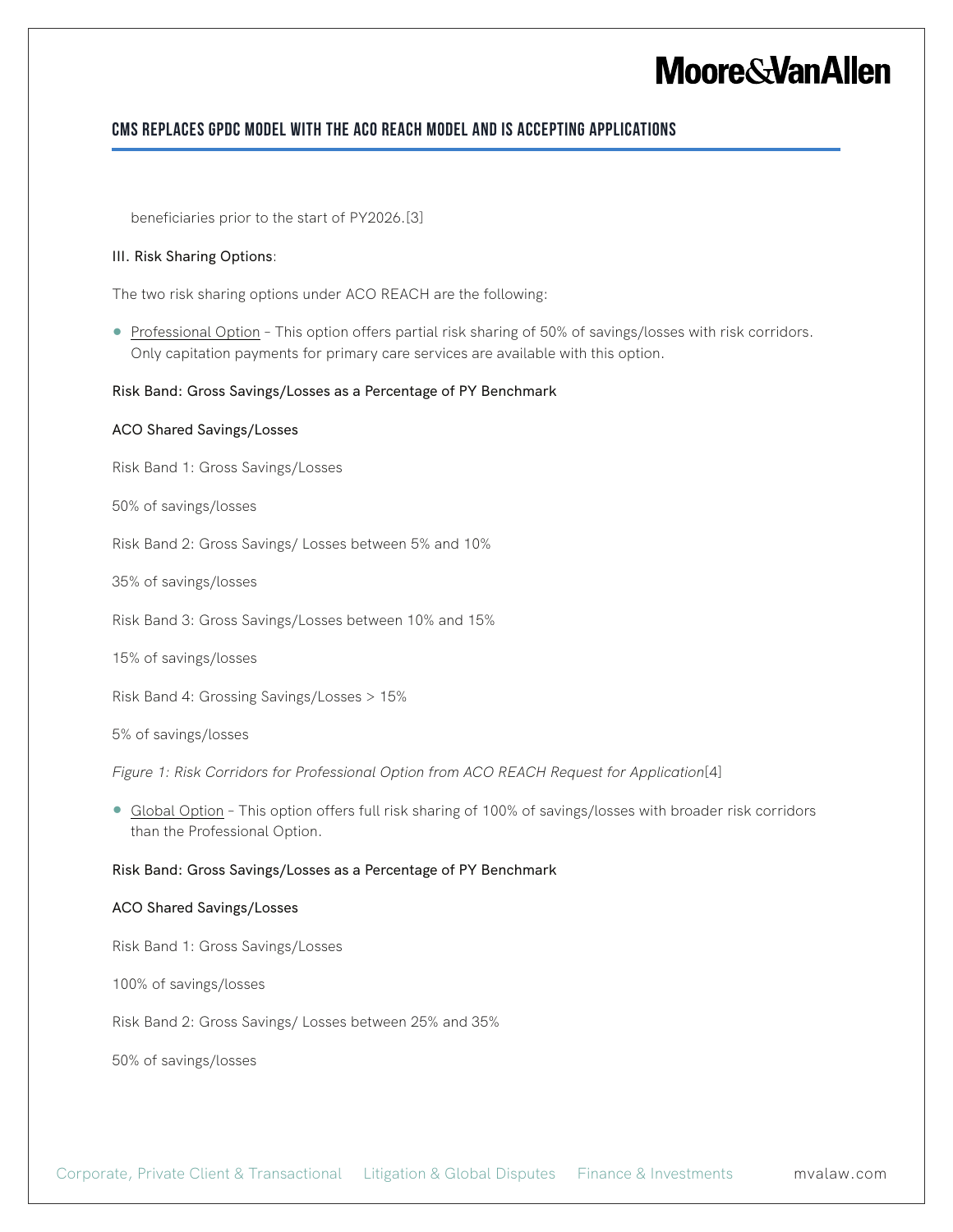# **Moore&VanAllen**

### **CMS Replaces GPDC Model with the ACO REACH Model and is Accepting Applications**

Risk Band 3: Gross Savings/Losses between 35% and 50%

25% of savings/losses

Risk Band 4: Grossing Savings/Losses > 50%

10% of savings/losses

*Figure 2: Risk Corridors for Global Option from ACO REACH Request for Application*[5]

#### IV. Capitated Payments:

ACO REACH participants receive per-beneficiary-per-month ("PBPM") capitated payments. There are two Capitation Payment Mechanisms by which participants can be paid: (1) Total Care Capitation Payment ("TCCP") and (2) Primary Care Capitation Payment ("PCCP"). The TCCP is a PBPM capitated payment for all services provided to aligned beneficiaries by all Participant Providers and Preferred Providers who have opted to participate in TCCP. The TCCP is only available to ACOs participating in the Global Option for risk sharing. The PCCP is a PBPM capitated payment for **primary care services** provided to aligned beneficiaries by all Providers and Preferred Providers who have opted to participate in PCCP. The PCCP is available to ACOs participating in either the Global Option or Professional Option, and those participating in the Professional Option must select the PCCP.

#### V. Benchmarking:

ACO REACH relies on a benchmarking methodology for determining the PBPM capitated payment received by participants. For Standard ACOs, the Performance Year Benchmark is determined by "(1) calculation of the historical baseline expenditures, (2) trending the historical baseline expenditures forward, (3) blending the historical baseline expenditures with regional expenditures using the ACO/REACH KSS Rate Book, (4) risk adjustment [based on CMS HCC], and (5) applying necessary adjustments for quality performance and the discount (Global only)."[6]

Baseline Calculation: As mentioned above, benchmarking for Standard ACOs blends historical baseline expenditures and regional expenditures for all performance years.[7] High Needs ACOs with greater than 3,000 aligned beneficiaries follow this same blended methodology. For New Entrant ACOs and High Needs ACOs with less than 3,000 aligned beneficiaries, the benchmarking methodology does not incorporate historical baseline expenditures and relies exclusively on regional expenditures for PY2023 and PY2024. Starting in PY2025, blending of historical baseline expenditures and regional expenditures will be implemented for both New Entrant ACOs and High Needs ACOs.

Health Equity Adjustment: Newly added under ACO REACH, CMS will apply a health equity adjustment for benchmarking for all ACO types starting in PY2023. The health equity adjustment incorporates a combination of the Area Deprivation Index and Dual Medicaid Status for calculation. CMS may explore other variables to include for calculating this adjustment, and will notify applicants prior to the start of PY2023 if other variables are included.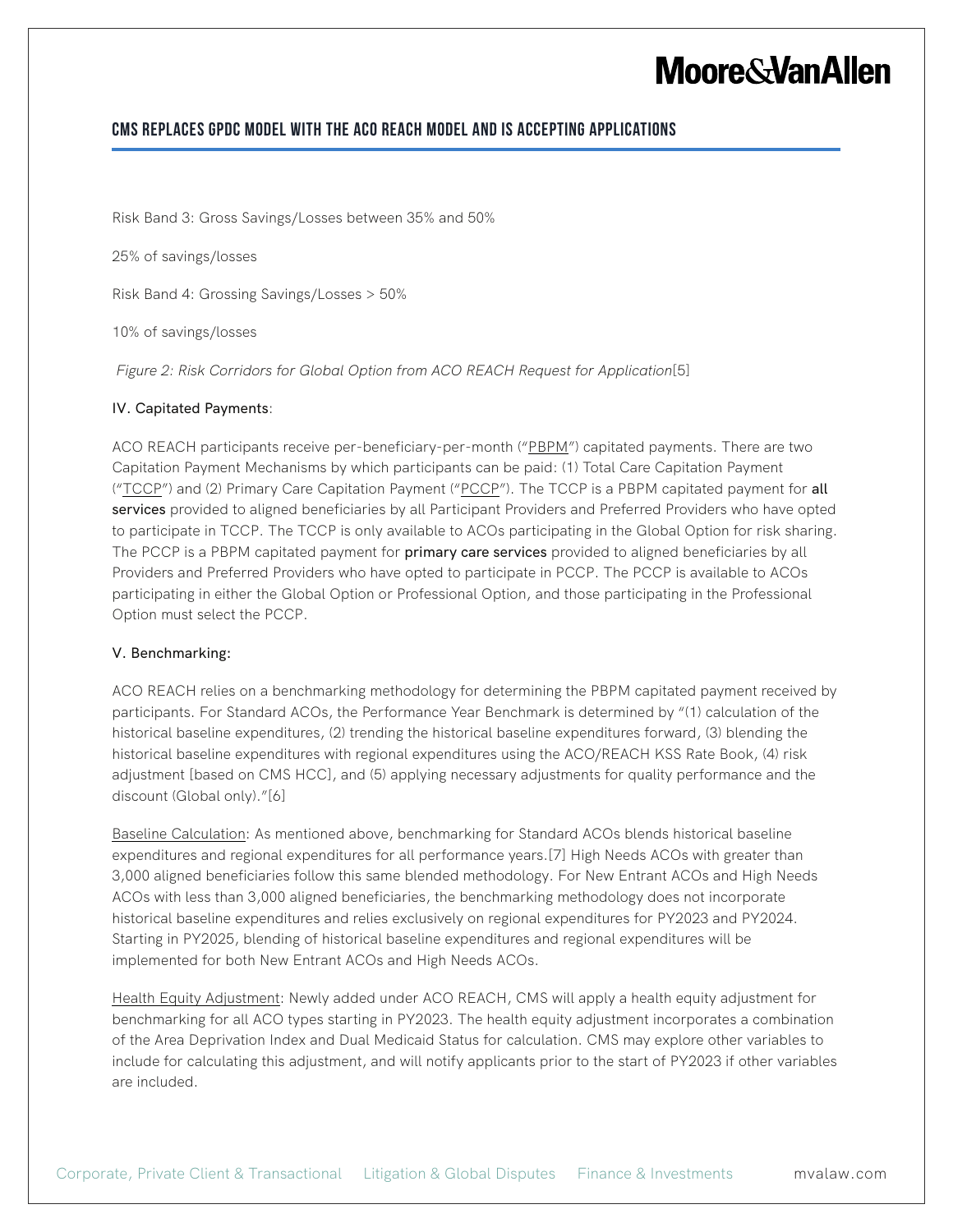# **Moore&VanAllen**

## **CMS Replaces GPDC Model with the ACO REACH Model and is Accepting Applications**

Risk Adjustment: Standard and New Entrant ACO types follow the same risk adjustment methodology, which is based on the CMS Hierarchical Condition Categories ("HCC") prospective model. CMS expects to apply HCC Version 24 for risk adjustment, but the applicable risk adjustment model will be detailed in the Participation Agreement for the Model Performance Period. For High Needs Population ACOs, CMS will apply the CMMI-HCC concurrent risk adjustment model. CMS will apply the following risk score mitigation strategies to all ACOs in the ACO REACH:

- *Coding Intensity Factor* For PY2023, CMS will continue to normalize risk scores and subject normalized scores to a retrospective Coding Intensity Factor which limits risk score growth across the entire model.
- *Symmetric Risk Score Cap* Starting in PY2024, CMS will also apply to each ACO a symmetric 3% risk score cap relative to demographic risk score growth for a static reference year population. For example, if the demographic risk score growth from the static reference year to the performance year is  $+2\%$ , then risk score growth will be constrained between -1% and 5%. Importantly, the reference year population remains the same throughout the entire model performance period. This risk score cap methodology significantly differs from the GPDC methodology which simply placed a symmetric 3% cap on risk score growth over a two-year period.

Discount: CMS applies a discount to the risk adjusted benchmark for all ACO types. The discount applies, however, only to ACOs that choose the Global Option for risk sharing. The same discount percentages apply to all ACO types in each performance year that are lower in ACO-REACH relative to what they were in GPDC. The discount for ACOs operating under the Global Option will be 3% in PY2023 and PY2024 and 3.5% for PY2024 and PY 2025.[8]

Quality Performance Adjustment: All ACO types rely on the same quality performance methodology for all performance years. ACO-REACH decreased the "withholding" percentage for quality performance relative to what it was under GPDC. Under ACO-REACH, for PY2023 and beyond, 2% of the risk-adjusted benchmark will be subject to a quality "withhold," which the ACO may earn back based on its performance on predetermined quality measures and continuous improvement/sustained exception performance ("CI/SEP") criteria (compared to 5% under GPDC).[9]

### VI. Governance Changes:

ACO-REACH includes the following two core changes to the governing board requirements for participating ACOs relative to the requirements under GPDC:

Participating Provider Control: ACO-REACH increased the required percentage of control held by Participant Providers relative to GPDC. Under ACO-REACH at least 75% of the control of the governing body must be held by Participant Providers or their designated representatives, compared to only 25% under GPDC.

Beneficiary Representative & Consumer Advocate: Under GPDC, the entity's governing board had to include a beneficiary representative and a consumer advocate, but a single person was permitted to fill both these roles and neither position was required to have voting rights. Under ACO-REACH, the governing board must still include a beneficiary representative and a consumer advocate, but a separate person must serve for each position and both must have voting rights.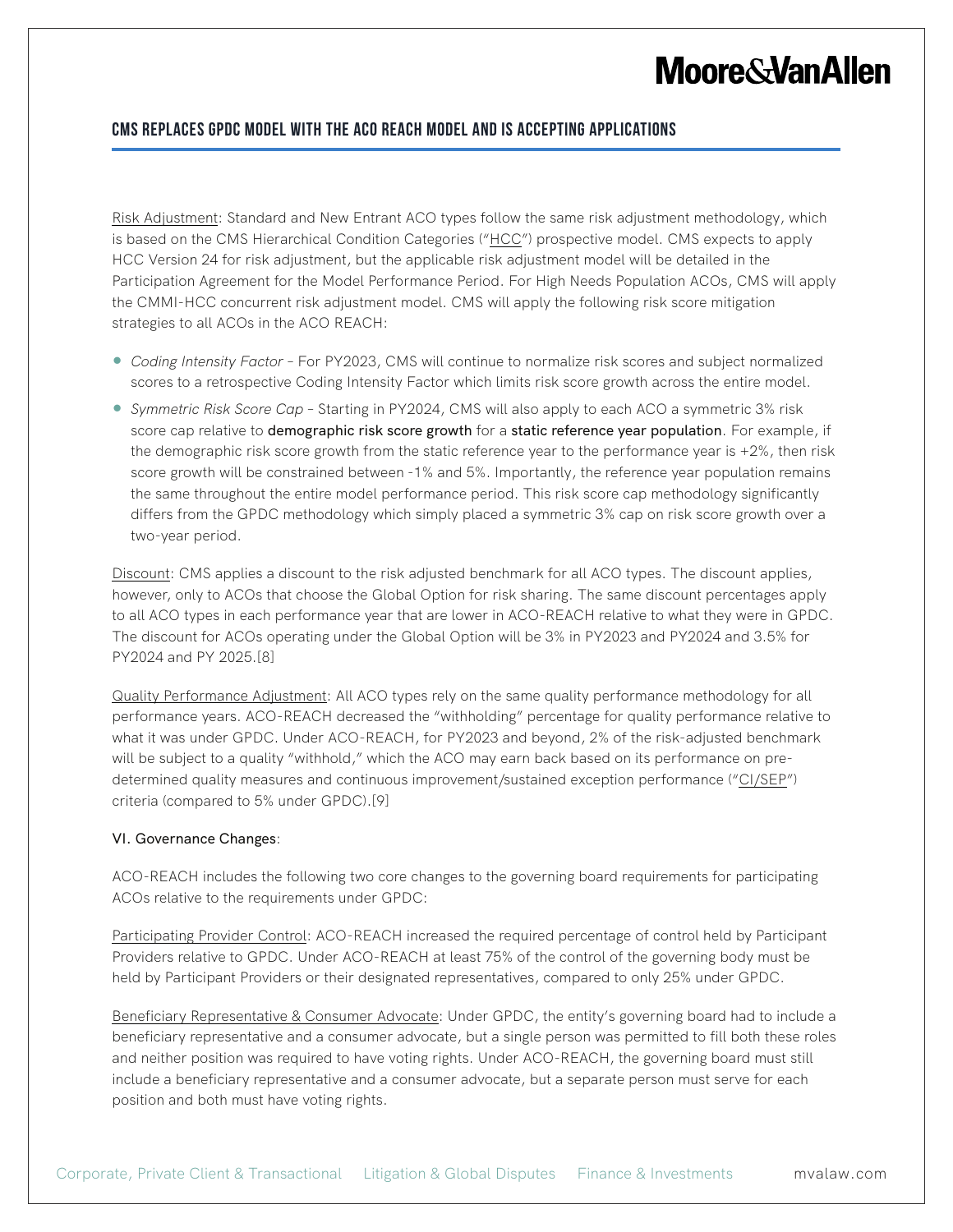# **Moore&VanAllen**

### **CMS Replaces GPDC Model with the ACO REACH Model and is Accepting Applications**

#### VII. Health Equity Additions:

In addition to the Health Equity Adjustment described above, ACO-REACH implements additional health equity features not previously included in GPDC.

Health Equity Plan: Prior to each performance year (including PY2023), ACOs must submit to CMS in a form and manner and by a date specified by CMS a Health Equity Plan (and at such other times specified by CMS). CMS will supply ACOs with components that ACOs shall include in their Health Equity Plans, and ACOs must use template language provided by CMS to develop their plans. ACOs will also be required to report to CMS on implementation progress and goal achievement regarding their plans.

Demographic and Social Needs Data Collection: Beginning in PY2023, ACOs must collect and submit beneficiary-reported demographic data to CMS that includes all elements specified in the United States Core Data for Interoperability Version 2.

NP Services Benefit Enhancement: ACO-REACH will also offer a new benefit enhancement starting in PY2023 focused on providing more equitable access to care by allowing ACOs to extend to NPs certain activities to the extent permitted by state law that are otherwise impeded by current Medicare law.[10]

#### VIII. Screening & Monitoring Changes:

Screening: Each applicant will be subject to CMS Program Integrity ("PI") screening, and CMS may deny participation to an otherwise qualified candidate based on information uncovered during the PI review. Applicants will need to make various disclosures[11] in support of this PI review involving persons with ownership or control interest in the applicant, key executives, equity partners, and individuals or entities that the applicant expects to be Participant Providers or Preferred Providers.

Monitoring: CMS is expanding upon the monitoring framework already provided in GPDC for ACO-REACH. Some additional elements include: annual assessments as to whether beneficiaries are being moved in or out of Medicare Advantage, reviewing marketing materials to ensure accuracy and that beneficiaries understand their rights, monitoring ACO risk score growth, and auditing ACO provider contracts to evaluate downstream arrangements.

#### IX. Conclusion:

ACO-REACH changed several key components of GPDC to address stakeholder concerns, but still provides "new opportunities for a variety of different organizations to participate in value-based care arrangements in Medicare FFS."[12] Those considering applying should consider potential challenges and risks. New applicants are going to need to carefully consider the disclosure requirements under the application and make sure they do their due diligence with respect to choosing their expected Participant Providers and Preferred Providers. ACOs should plan for the ongoing monitoring by CMS and ensure that they have appropriate personnel to respond to requests or inquiries from CMS. Additionally, ACOs should scrutinize the changes made to the discount, quality performance withholding, and risk score cap to determine how these changes may affect their anticipated PBPM capitated payments and their selection of risk-sharing options.